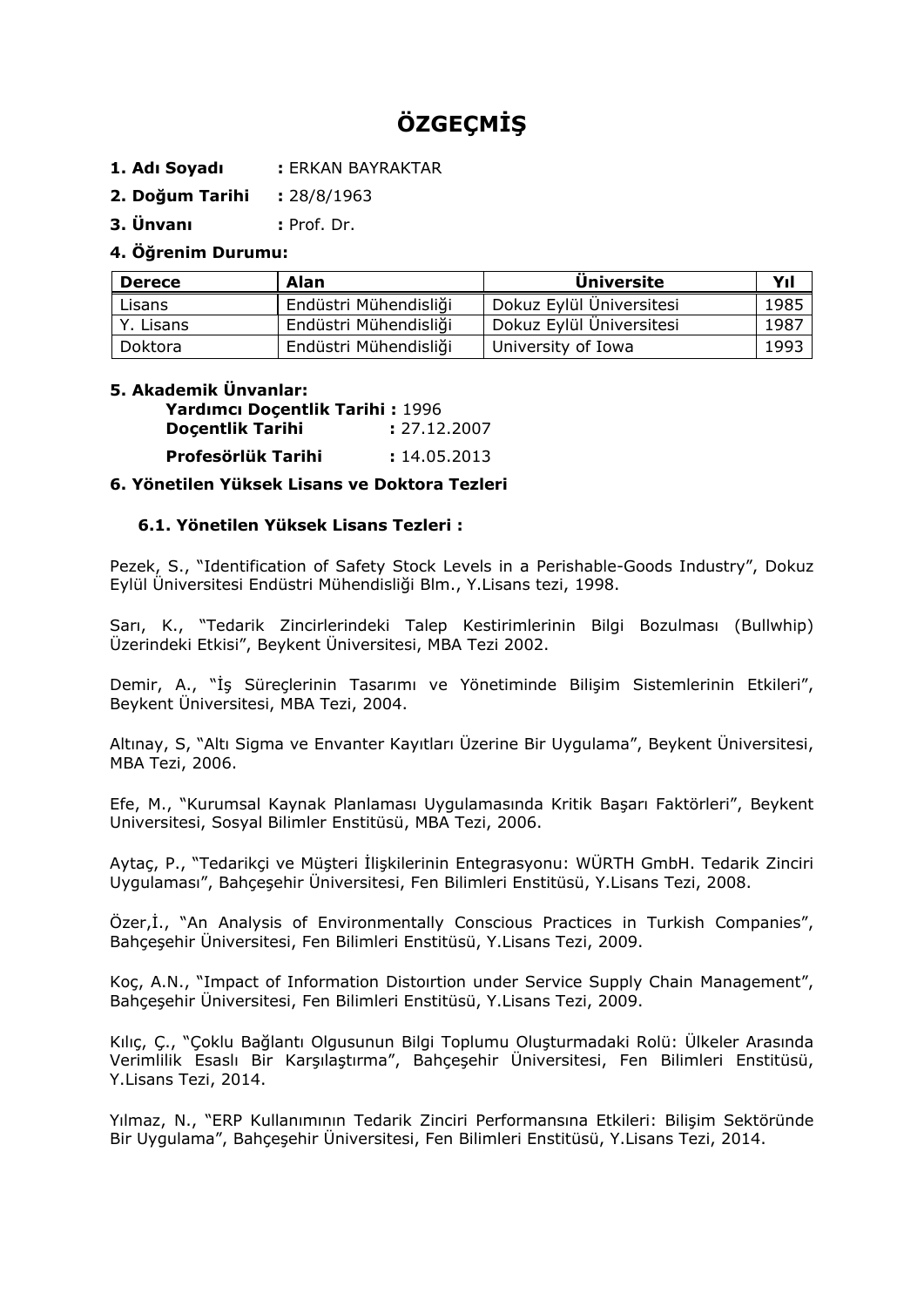Saka, Ö., "Route Based Performance Evaluation: An Application of Data Envelopment Analysis", Bahçeşehir Üniversitesi, Fen Bilimleri Enstitüsü, Y.Lisans Tezi, 2015.

## **6.1. Yönetilen Doktora Tezleri :**

Çorum, A., "Performance Analysıs of Push and Pull Strategıes In Hybrıd Manufacturıng / Remanufacturıng Systems", Marmara Üniversitesi, Fen Bilimleri Enstitüsü, Doktora Tezi, Co-Advisor, 2013 .

## **7. YAYINLAR**

#### **7.1. Uluslararası hakemli dergilerde yayınlanan makaleler (SCI & SSCI & Arts and Humanities)**

Tatoglu, E., **Bayraktar, E.**, Golgeci, I., Koh, S. L., Demirbag, M., & Zaim, S.. "How do supply chain management and information systems practices influence operational performance? Evidence from emerging country SMEs". International Journal of Logistics Research and Applications, 19(3), 181-199. (2016). [doi:10.1080/13675567.2015.1065802.](http://www.tandfonline.com/doi/abs/10.1080/13675567.2015.1065802?journalCode=cjol20)

Tatoglu, E., **Bayraktar, E.** and Arda, O.A., "Adoption of corporate environmental policies in Turkey", *Journal of Cleaner Production*, 91, 331-326 (2015). [doi:10.1016/j.jclepro.2014.12.039](http://dx.doi.org/10.1016/j.jclepro.2014.12.039)

Tatoglu**,** E., **E. Bayraktar**, S. Sahadev, M. Demirbag and Keith W. Glaister, "Determinants of Voluntary Environmental Management Practices by MNE Subsidiaries", *Journal of World Business*, 49(4), (2014). [doi:10.1016/j.jwb.2013.12.007.](http://dx.doi.org/10.1016/j.jwb.2013.12.007)

Corum, A., Vayvay, O. and **Bayraktar, E.**, "The Impact of Remanufacturing on Total Inventory Cost and Order Variance", *Journal of Cleaner Production*, 85, 442-452 (2014). [doi: 10.1016/j.jclepro.2014.06.024](http://dx.doi.org/10.1016/j.jclepro.2014.06.024)

Bayraktar, E., E. Tatoglu and S. Zaim, "Measuring the Relative Efficiency of Quality Management Practices in Turkish Public and Private Universities", *Journal of the Operational Research Society,* 64(12), 1810–1830 (2013). [doi:10.1057/jors.2013.2](http://dx.doi.org/doi:10.1057/jors.2013.2)

**Bayraktar, E.**, E. Tatoglu, A. Turkyilmaz, Dursun Delen and S. Zaim, "Measuring the Efficiency of Customer Satisfaction and Loyalty for Mobile Phone Brands: Evidence from an Emerging Market", *Expert Systems with Applications*, 39(1), 99-106 (2012). [doi:10.1016/j.eswa.2011.06.041](http://dx.doi.org/10.1016/j.eswa.2011.06.041)

Karahoca, A., D. Karahoca, **E. Bayraktar** and E. Tatoglu, "Response to "Commentary: Methodological Concerns in Usability Evaluation of Software Prototypes by Khajouei et al." *Journal of Biomedical Informatics*, 44(4), 702-703 (2011). [doi:10.1016/j.jbi.2011.06.004](http://dx.doi.org/10.1016/j.jbi.2011.06.004)

Karahoca, A., **E. Bayraktar,** E. Tatoglu, and D. Karahoca, "Usability of Hospital Emergency Service Software Prototypes for Tablet PCs", *Journal of Biomedical Informatics,* 43, 224–232 (2010)*.* [doi:10.1016/j.jbi.2009.09.002](http://dx.doi.org/10.1016/j.jbi.2009.09.002)

**Bayraktar, E**., A. Gunasekaran, S.C.L. Koh, E. Tatoglu, M. Demirbag, and S. Zaim, " An Efficiency Comparison of Supply Chain Management and Information Systems Practices: A Study of Turkish and Bulgarian Small-and Medium-Sized Enterprises in Food Products and Beverages", *International Journal of Production Research,* 48(2), 425-451 (2010). [doi:10.1080/00207540903174957](http://dx.doi.org/10.1080/00207540903174957)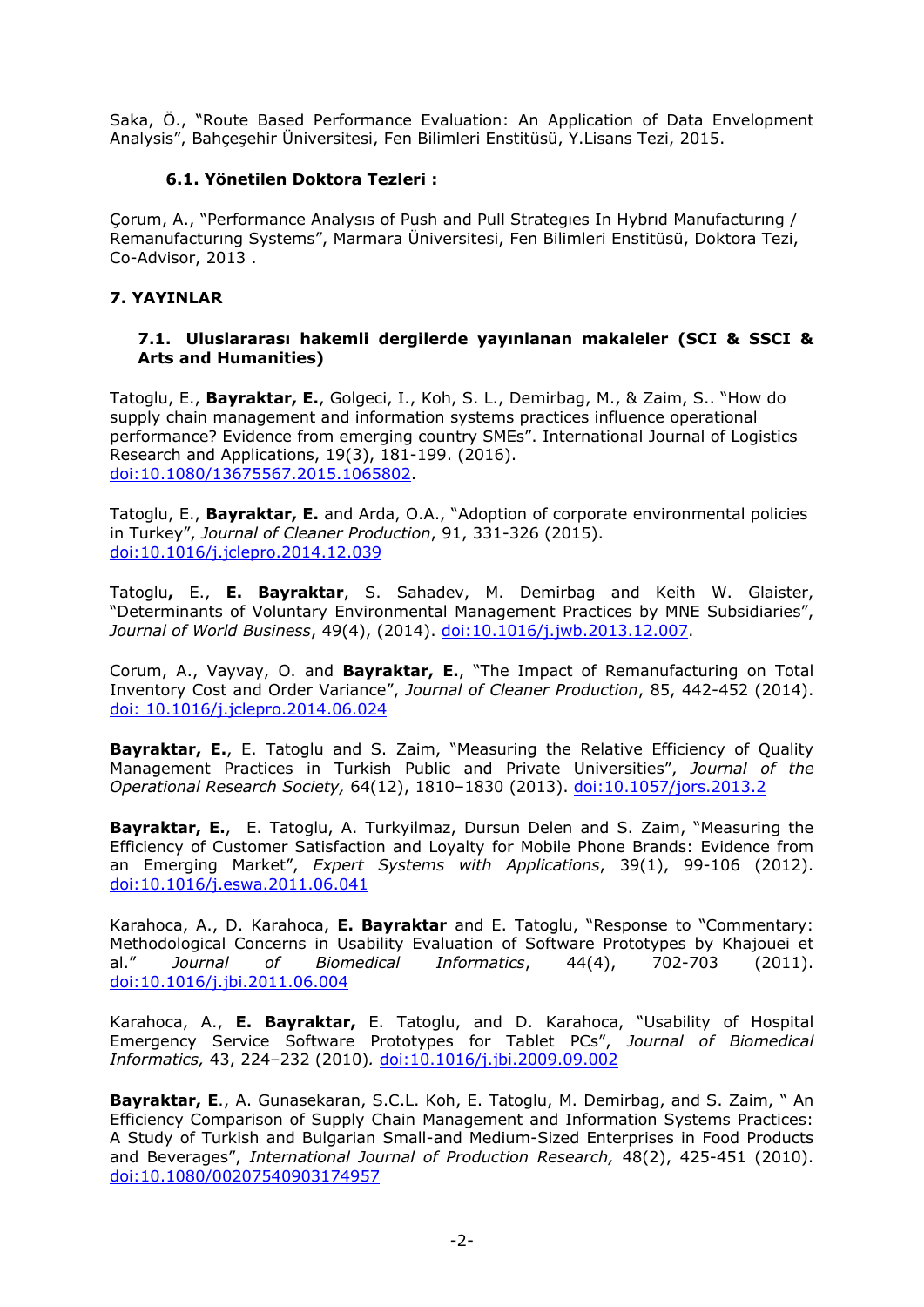**Bayraktar, E**., M. Demirbag, S.C.L. Koh, E. Tatoglu, and H. Zaim, "A Causal Analysis of the Impact of Information Systems and Supply Chain Management Practices on Operational Performance: Evidence from Manufacturing SMEs in Turkey", *International Journal of Production Economics,* 122, 133–149 (2009). [doi:10.1016/j.ijpe.2009.05.011](http://dx.doi.org/10.1016/j.ijpe.2009.05.011)

**Bayraktar, E.,** E. Tatoglu ve S. Zaim, "An Instrument for Measuring the Critical Factors of TQM in Turkish Higher Education", *Total Quality Management & Business Excellence,*  **19(6)**, 551-574 (2008). doi:10.1080/14783360802023921

**Bayraktar, E.,** S.C.L. Koh, K. Sari ve E. Tatoglu, "The Role Of Forecasting On The Bullwhip Effect For E-SCM Applications", *International Journal of Production Economics, 113(1), 193-204 (2008).* [doi:10.1016/j.ijpe.2007.03.024](http://dx.doi.org/10.1016/j.ijpe.2007.03.024)

Koh, S.C.L., M. Demirbag, **E. Bayraktar,** E. Tatoglu ve S. Zaim, "The Impact of Supply Chain Management Practices on Performance of SMEs", *Industrial Management and Data Systems*,**107(1),** 103-124 (2007). doi:10.1108/02635570710719089

## **7.2. Uluslararası diğer hakemli dergilerde yayınlanan makaleler**

**Bayraktar, E.,** M.C. Jothishankar, E. Tatoglu ve T. Wu, "Evolution of Operations Management: Past, Present And Future", *Management Research News,* **30(11)**, 843-871 (2007)*.*

**Bayraktar, E.**, "Designing Higher Education Institutions As Service Organizations: A Process Oriented Approach", *Int. J. of Business, Management and Economics (IJBME)*, **2(1)**, 15-27 (2006).

#### **7.3. Uluslararası bilimsel toplantılarda sunulan ve bildiri kitabında (***Proceedings***) basılan bildiriler**

Corum, A., Vayvay, O. and **Bayraktar, E.**, "The Impact of Remanufacturing on Total Inventory Cost and Order Variance," in 74th Academy of Management 2014 Annual Conference, Phillidelphia, USA, 2014. ACAD MANAGE PROC 2014 2014:1 16045; doi:10.5465/AMBPP.2014.16045abstract.

**Bayraktar, E.**, E. Tatoglu, M. Demirbag and S. Suhadev "Antecedents of Voluntary Environmental Management Practices by MNEs in an Emerging Market", Academy of Management 2013 Annual Conference, Orlando, USA, 2013. *Academy of Management Proceedings 2013.* 2013:1 13041; *doi:10.5465/AMBPP.2013.13041abstract* (*Recipient of Willamette University, Atkinson Graduate School of Management Best Paper Award in International Ethics, Social Responsibility, and/or Sustainability*)

**Bayraktar, E.,** K. Sari, E. Tatoglu and S. Zaim, "Prioritizing the Factors Affecting the Retailer's Supply Chain Performance", Academy of Management 2013 Annual Conference, Orlando, USA, 2013. ACAD MANAGE PROC 2013 2013:1 17251; *doi:10.5465/AMBPP.2013.112* (*Recipient of Operations Management Division Best Paper Award*).

**Bayraktar, E.** and E. Tatoglu, "A Comparative Efficiency of Quality Management Practices in Higher Education Institutes", Academy of Management 2013 Annual Conference, Orlando, USA, 2013. ACAD MANAGE PROC 2013, 2013:1 12987; *doi:10.5465/AMBPP.2013.12987abstract*.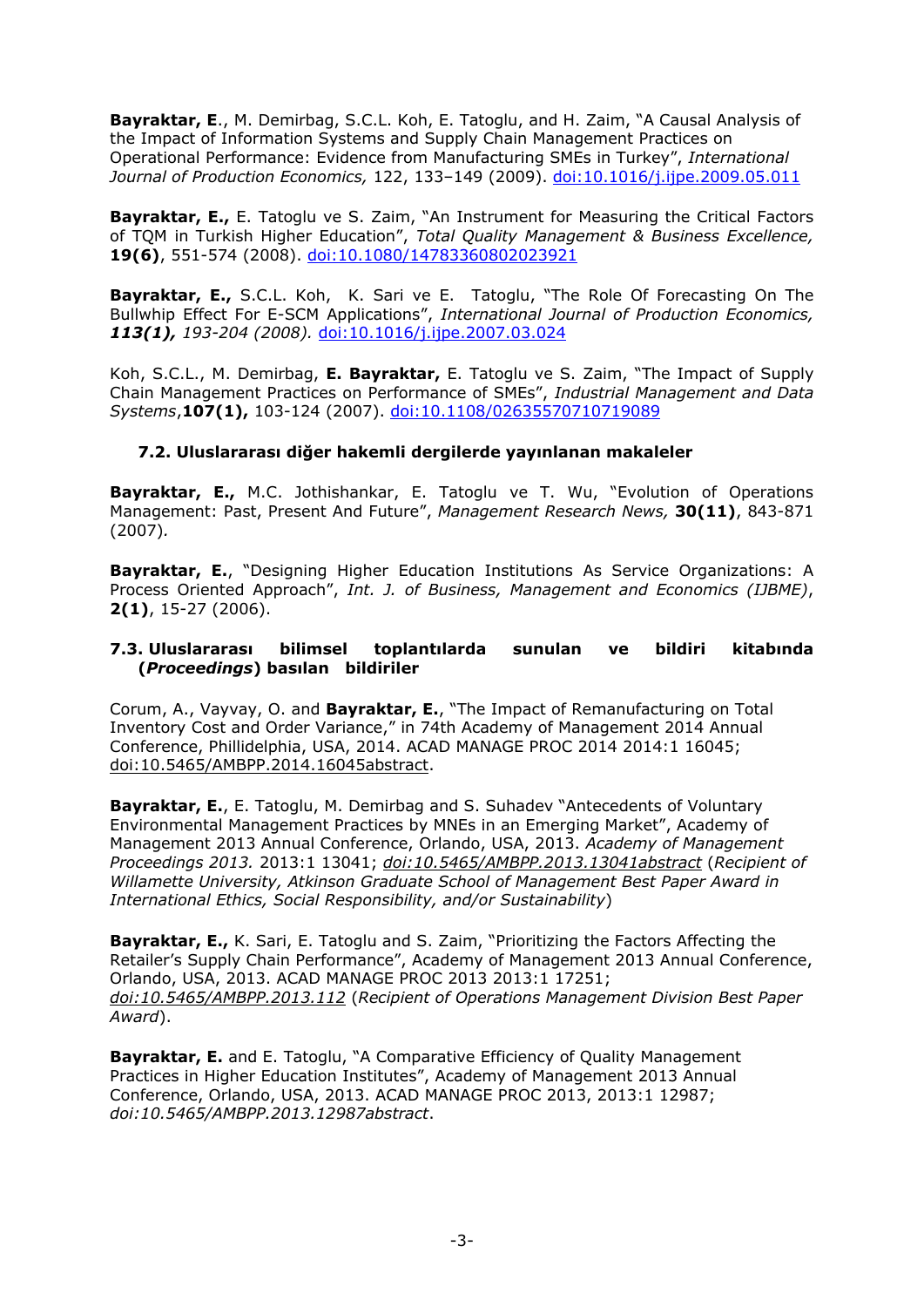Çorum, A., Ö. Vayvay, **E. Bayraktar, "**Performance analysis of push and pull strategies in hybrid manufacturing/remanufacturing systems", 4th Annual Conference of the European Decision Science Institute (EDSI), June 16-19, Budapest, Hungary, 2013.

Bozbura, T., **E. Bayraktar** and E. Tatoğlu, "A Causal Model of TQM Practices and Stakeholder Interests in Higher Education Institutions: Comparison of Public and Private Universities in Turkey", *PICMET 2011 Conference*, Portland, USA, 2011.

**Bayraktar, E.**, C.C. Lin and K. Sari, "Simulation study of SCM-related factors on retailer's performance using structural equation model", Proceeding of 2010 IEEE International Conference on Industrial Engineering and Engineering Management (IEEM), 1671-1677, Macao, 2010.

**Bayraktar, E.** and E. Tatoglu, "Assessing the Link Between Strategy Choice and Operational Performance of Turkish Companies", 14th International Research/Expert Conference, TMT 2010 Proceedings, 805-808, Mediterranean Cruise, 2010.

Bozbura,F.T., **E. Bayraktar** and I. Durman, "Service Quality Management System in Urban Public Transport", 14th International Research/Expert Conference, TMT 2010 Proceedings, 237-240, Mediterranean Cruise, 2010.

Tatoglu E., **E. Bayraktar** and A. Turkyilmaz, "Measuring the Customer Satisfaction Efficiency of Mobile Phone Manufacturers in an Emerging Market: A Super-Efficiency DEA Approach", Proceedings of the *Joint Conference of the 4th International Conference on Operations and Supply Chain Management and the 15th Asia Pacific Decision Sciences Institute*, 495-500, Hong Kong, Shunde and Guangzhou (China), 2010.

**Bayraktar, E.,** Bozbura, T., Koc, A.N., and E. Tatoglu "Impact of Information Distortion in Service Supply Chains", Proceedings of the *Joint Conference of the 4th International Conference on Operations and Supply Chain Management and the 15th Asia Pacific Decision Sciences Institute*, 568-573, Hong Kong, Shunde and Guangzhou (China), 2010.

**Bayraktar, E.** and E. Tatoglu "Measuring the Efficiency of Quality Management Practices in Turkish Universities", Proceedings of the *Joint Conference of the 4th International Conference on Operations and Supply Chain Management and the 15th Asia Pacific Decision Sciences Institute*, 586-591, Hong Kong, Shunde and Guangzhou (China), 2010.

**Bayraktar, E.,** E. Tatoglu, and S. Zaim, "The Impact of Knowledge Management on Organizational Performance: Evidence from An Emerging Market SMEs", *Society for the Study of Emerging Markets' EuroConference 2010*, Milas-Turkey, 2010.

**Bayraktar, E.,** K. Sari and C.C. Lin, "Impact of Supply Chain Related Factors on Retailer's Performance", Proceedings of the *2010 International Conference in Management Sciences and Decision Making*, 327-333, Tamkang University, Tamsui, Taiwan, May 22, 2010.

Ozer I., **E. Bayraktar** and E. Tatoglu, "An Analysis of Environmentally Conscious Practices in Turkish Companies", 13th International Research/Expert Conference, TMT 2009 Proceedings, 321-324, Hammamet, Tunisia, 2009.

Koc, A.N., **E. Bayraktar** and E. Tatoglu, "Impact of Information Distortion under Services Supply Chain Management", 13th International Research/Expert Conference, TMT 2009 Proceedings, 257-260, Hammamet, Tunisia, 2009.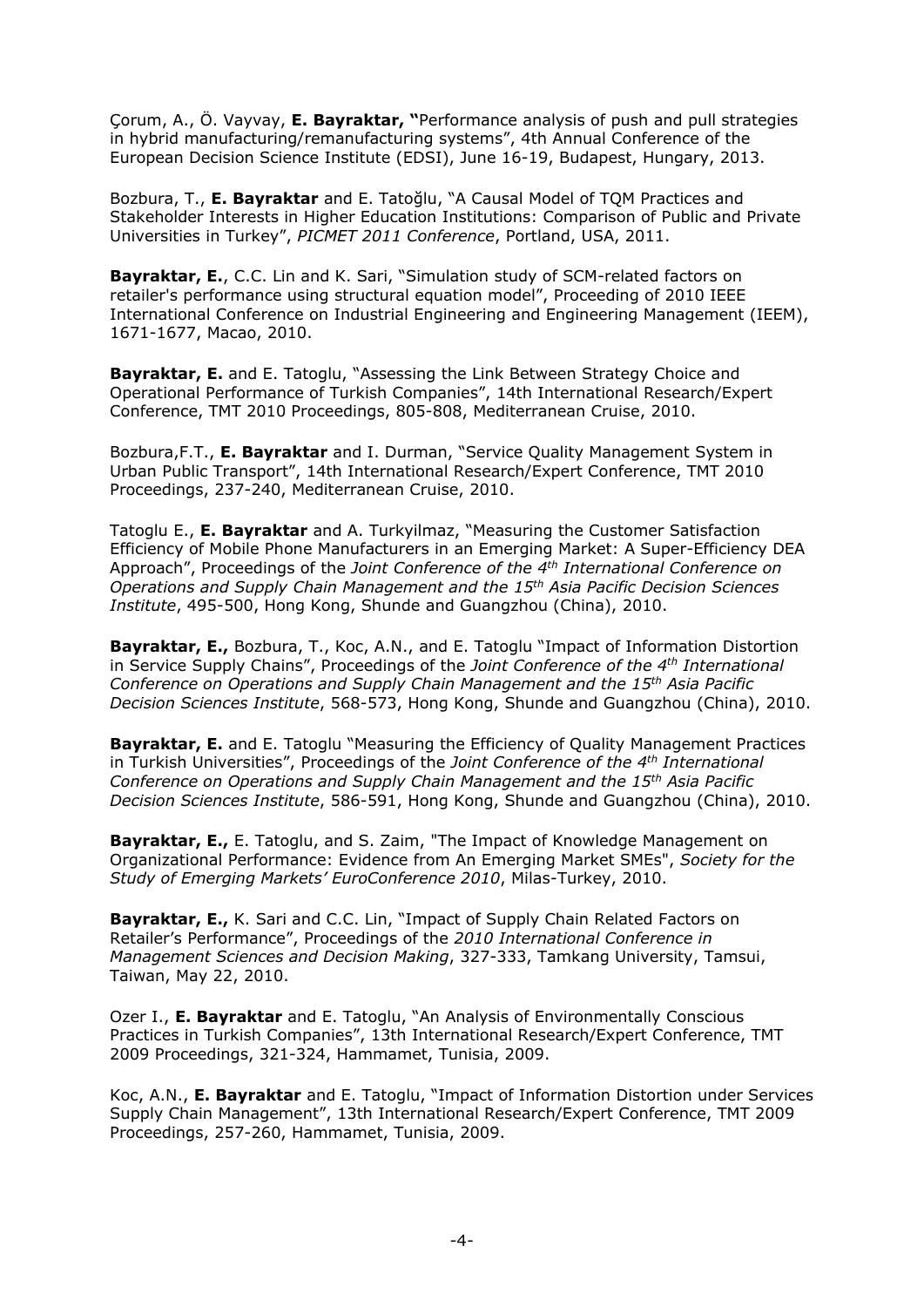Turkyilmaz, A., **E. Bayraktar**, H. Zaim and S. Zaim, "A Neural Network Approach for Measuring the Impact of Knowledge Management on Organizational Performance of Turkish SMEs", Proceedings of the 19th International Conference on *Flexible Automation and Intelligent Manufacturing, FAIM*, Editor: Farhad Nabhani, 319-327, Skövde, UK, 2009.

**Bayraktar, E.** and E. Tatoglu , "The Impact of Supply Chain Management and Information Systems Practices on Operational Performance: A Study of Turkish and Bulgarian SMEs", *Academy of International Business 2009 Annual Conference*, San Diego, USA, 2009.

**Bayraktar, E.,** E. Tatoglu, and S. Zaim, "Measuring The Efficiency of Supply Chain Management and Information Systems Practices: A Comparison of Turkish and Bulgarian SMEs", Proceedings of the *2009 International Conference in Management Sciences and Decision Making*, 7-12, Tamkang University, Tamsui, Taiwan, May 30, 2009.

**Bayraktar, E.,** K. Sari, ve E. Tatoglu, "Investigating the Impact of Value Chain Practices on Retailer's Performance: A Casual Approach", ICOVACS 2008: International Conference on Value Chain Sustainability, Izmir Economy University, November 12-14, 2008, İzmir.

**Bayraktar, E.,** K. Sarı, E. Tatoğlu "Investigating the Impact of Bullwhip Effect on Retailer's Performance: A Causal Model", 2008 Academy of Management 68<sup>th</sup> Annual Meeting in Anaheim, CA., August 8-13, 2008.

**Bayraktar, E.** ve E. Tatoğlu, "Measuring The Efficiency of Supply Chain Management and Information Systems Practices: A Comparison of Turkish and Bulgarian SMEs", 4th International Conference on Business, Economics and Management, Yaşar University, 5-7 June 2008, İzmir, Turkey

Koh, S.C.L.; **Bayraktar, E.**; Tatoglu, E.; Demirbag, M.; Zaim, S., "Supply Chain and Information System Services: An Efficiency Comparison between Turkish and Bulgarian SMEs," Service Operations and Logistics, and Informatics, 2007. SOLI 2007. IEEE International Conference, pp.1-8, 27-29 Aug. 2007. [URL:http://ieeexplore.ieee.org/iel5/4383862/4383863/04383918.pdf?isnumber=438386](http://ieeexplore.ieee.org/iel5/4383862/4383863/04383918.pdf?isnumber=4383863&prod=STD&arnumber=4383918&arnumber=4383918&arSt=1&ared=8&arAuthor=Koh%2C+S.C.+Lenny%3B+Bayraktar%2C+Erkan%3B+Tatoglu%2C+Ekrem%3B+Demirbag%2C+Mehmet%3B+Zaim%2C+Selim) [3&prod=STD&arnumber=4383918&arnumber=4383918&arSt=1&ared=8&arAuthor=Koh](http://ieeexplore.ieee.org/iel5/4383862/4383863/04383918.pdf?isnumber=4383863&prod=STD&arnumber=4383918&arnumber=4383918&arSt=1&ared=8&arAuthor=Koh%2C+S.C.+Lenny%3B+Bayraktar%2C+Erkan%3B+Tatoglu%2C+Ekrem%3B+Demirbag%2C+Mehmet%3B+Zaim%2C+Selim) [%2C+S.C.+Lenny%3B+Bayraktar%2C+Erkan%3B+Tatoglu%2C+Ekrem%3B+Demirbag](http://ieeexplore.ieee.org/iel5/4383862/4383863/04383918.pdf?isnumber=4383863&prod=STD&arnumber=4383918&arnumber=4383918&arSt=1&ared=8&arAuthor=Koh%2C+S.C.+Lenny%3B+Bayraktar%2C+Erkan%3B+Tatoglu%2C+Ekrem%3B+Demirbag%2C+Mehmet%3B+Zaim%2C+Selim) [%2C+Mehmet%3B+Zaim%2C+Selim](http://ieeexplore.ieee.org/iel5/4383862/4383863/04383918.pdf?isnumber=4383863&prod=STD&arnumber=4383918&arnumber=4383918&arSt=1&ared=8&arAuthor=Koh%2C+S.C.+Lenny%3B+Bayraktar%2C+Erkan%3B+Tatoglu%2C+Ekrem%3B+Demirbag%2C+Mehmet%3B+Zaim%2C+Selim)

**Bayraktar, E.,** E. Tatoglu, M. Demirbag ve S. Zaim, "The Relative Effıciency of Supply Chain Management Practices: A Comparison Of Turkish And Bulgarian SMEs", *Proc. 3rd. International Strategic Management Conference*, Antalya, 427-436, 2007.

**Bayraktar E.,** M. Demirbağ, T. Tatoğlu, "Impact of Information Systems and Supply Management Practices on SMEs' Operational Performance", Academy of Management Annual Meeting in Philadelphia, PA. August 3-8, 2007.

**Bayraktar E.,** K. Sari, "The Impact of Exponential Smoothing Forecasting on The Bullwhip Effect", Academy of Management Annual Meeting in Philadelphia, PA. August 3- 8, 2007.

**Bayraktar, E**., "The Necessary Skills for the Engineers of the Future", *Proc. 10th Int. Research/Expert Conferance on Trends in the Development of Machinery and Associated Technology, TMT 2006*, Barcelona-Lloret de Mar, 1557-1560, 2006.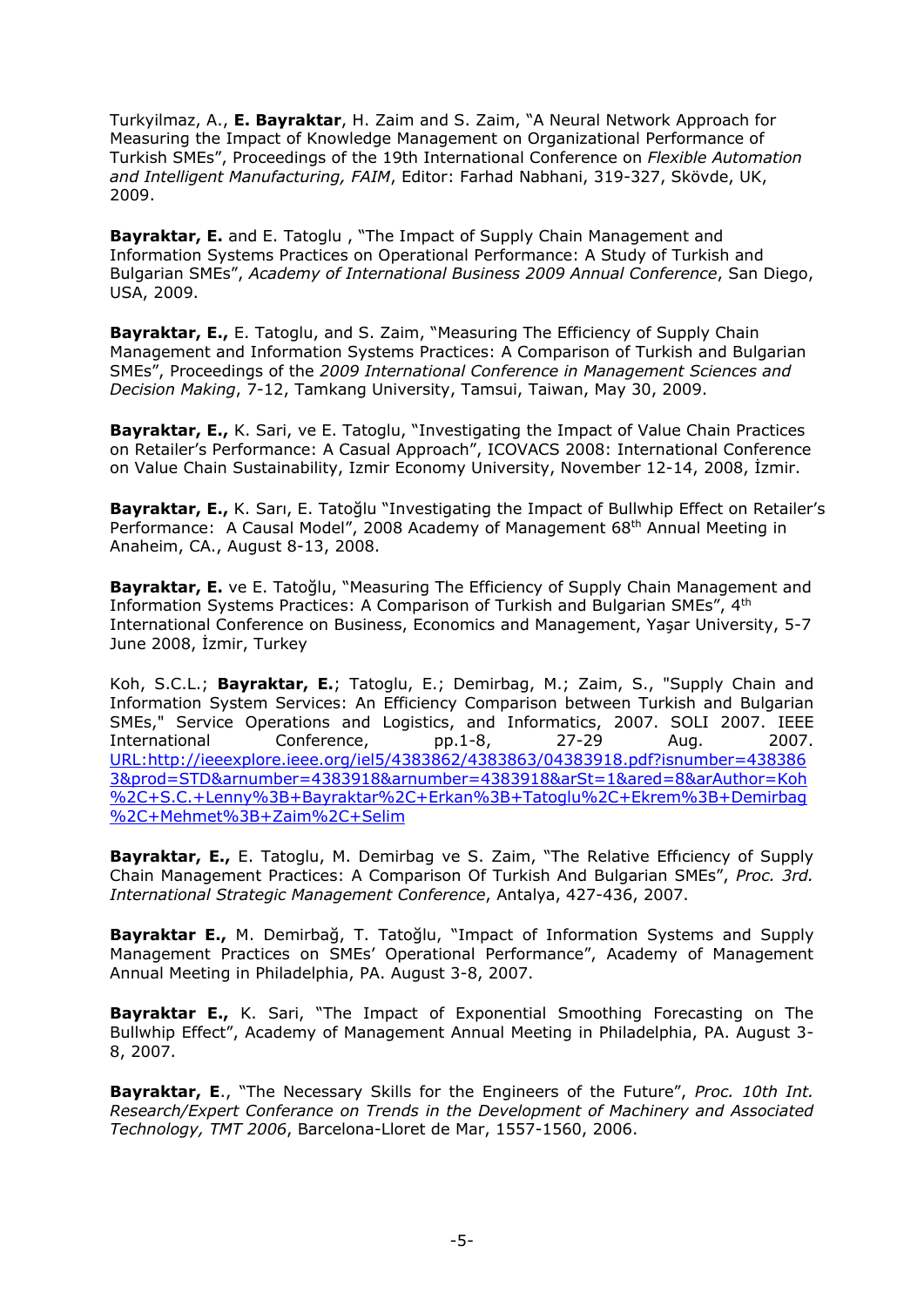Karahoca E. ve **E. Bayraktar,** "The Development of Iconic and Non-Iconic Hospital Emergency Service Software Prototypes for Tablet PCs", *Int. Management Development Research Yearbook*, Vol. 15, 15th World Business Congress, Sarajevo, Bosnia-Herzegovina, International Management Development Association, 562-569, 2006.

**Bayraktar, E**., "Bi-Level Decision Making Model for a Multi-Echelon Kanban System", *Int. Management Development Research Yearbook*, Vol. 15, 15th World Business Congress, Sarajevo, Bosnia-Herzegovina, International Management Development Association, 275- 282, 2006.

**Bayraktar, E.** ve F. Kaleli, "Effective Use Of CIM Laboratories In Engineering Education", Proc. 9th International Research/Expert Conference on Trends in the Development of *Machinery and Associated Technology*, Antalya, Turkey, 1503-1506, 2005.

**Bayraktar E.,** M. Demirbağ, T. Tatoğlu, "Impact of Information Systems and Supply Management Practices on SMEs' Operational Performance", Academy of Management Annual Meeting in Philadelphia, PA. August 3-8, 2007.

**Bayraktar E.,** K. Sari, "The Impact of Exponential Smoothing Forecasting on The Bullwhip Effect", Academy of Management Annual Meeting in Philadelphia, PA. August 3- 8, 2007.

**Bayraktar, E**. ve K. Sari, "Impact of Exponential Smoothing Forecasting on the Bullwhip Effect Under Linear Demand with Seasonal Swings", *Proc. 4 th Int. Logistics and Supply Chain Congress,* 258-265, İzmir University of Economics Publication, İzmir, 2006.

**Bayraktar, E.** ve M.C. Jothishankar, "Evaluation of Operations Management", *Int. Management Development Research Yearbook*, Vol. 14, 14th World Business Congress, Granada, Spain, International Management Development Association,341-351, 2005.

**Bayraktar, E.**, "New Challenges & Opportunities For Operations Practitioners in the New Millennium", First International Joint Symposium on Business Administration on Challenges for Business Administrators in The New Millennium", Organized by Çanakkale Onsekiz Mart University & Silesian University, Gökçeada, Çanakkale, 2000

## **7.4. Yazılan uluslararası kitaplar veya kitaplarda bölümler**

**Bayraktar, E.** "Service Operations Management", *The Global Business Handbook*, Gower-Ashgate, 431-450, 2009. [http://www.gowerpublishing.com/pdf/SamplePages/Global\\_Business\\_Handbook\\_Cont.pdf](http://www.gowerpublishing.com/pdf/SamplePages/Global_Business_Handbook_Cont.pdf)

## **7.5. Ulusal hakemli dergilerde yayınlanan makaleler**

**Bayraktar, E.,** E. Tatoglu, and S. Zaim, "Tedarik Zinciri Yönetimi Verimlilikleri Açısından Türk ve Bulgar KOBİ'lerinin Karşılaştırılması", ODTÜ Gelişme Dergisi, 36, 271-289 (2009). <http://www.feas.metu.edu.tr/metusd/ojs/index.php/metusd/article/view/350>

**Bayraktar, E**. ve M. Efe, "Kurumsal Kaynak Planlaması (ERP) Kurulum Süreci: Kritik Başarı Faktörleri", *Yönetim Bilimleri Dergisi*, **4(2)**, 91-110 (2006).

**Bayraktar, E.** ve M. Efe, "Kurumsal Kaynak Planlaması (ERP) ve Yazılım Seçim Süreci", *Selçuk Üniversitesi Sosyal Bilimler Enstitüsü Dergisi*, **15**, 689-709 (2006).

**Bayraktar, E.,** "Satınalma Süreçlerinde Değişim Mühendisliği: Bir Vaka Çalışması", *Yönetim, İşletme İktisadı Enstitüsü Dergisi*, İstanbul Üniversitesi,**17(55)**, 16-24 (2006).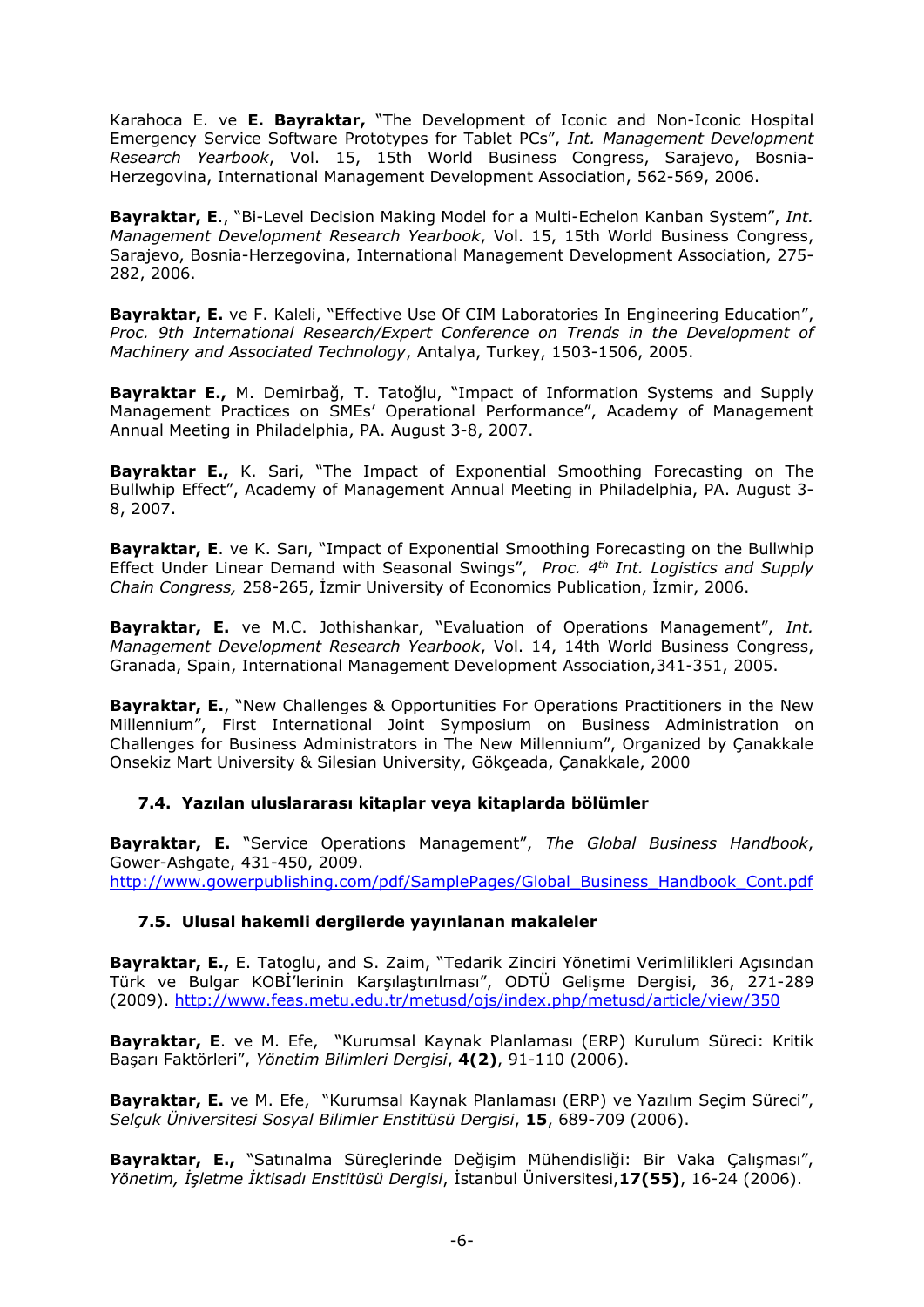**Bayraktar, E.,** "DEÜ- UA Hastanesi Yerleşim Düzeninin İncelenmesi", *Öneri Dergisi*, 26(7), 87-103 (2006).

**Bayraktar, E.** ve D. Küçüksaraç, "Yay İmal Eden Bir İşletmede Yerleşim Düzenleme Çalışması", *Endüstri Mühendisliği Dergisi*, 9(4), 17-27 (1998).

**Bayraktar, E.** ve S. Kadayıfçılar, "Gereksinimlerinizi En İyi Karşılayacak Benzetim Yazılımı Seçimi", *Endüstri Mühendisliği Dergisi*, 7(5), 18-23 (1996).

#### **7.6. Ulusal bilimsel toplantılarda sunulan ve bildiri kitabında basılan bildiriler**

**Bayraktar, E.** , E. Tatoğlu ve S. Zaim, "Tedarik Zinciri Yönetimi Verimlilikleri Açısından Türk ve Bulgar KOBİ'lerinin Karşılaştırılması", YA/EM 27. Ulusal Kongresi, 2-4 Temmuz 2007, İzmir.

Öğüt, C. ve **E. Bayraktar,** "Hava Operasyonlarının Düzenlenmesine İlişkin Bir Matematiksel Yaklaşım", 1. Sistem Mühendisliği ve Savunma Uygulamaları Sempozyumu-Bildiriler II, 926-931, KHO-Ankara, 1995.

### **7.7. Diğer yayınlar**

Tarım, M., Zaim, S. ve **Bayraktar, E.,** "Üretim Yönetimi (Operasyonel Yönetim)", Sağlık Yönetimi, Ed. A. Y. Kaptanoğlu, 121-149, Beşir Kitabevi, İstanbul, 2011. <http://www.besirkitabevi.com.tr/vitrin/prddet.php?pid=153546>

**Bayraktar, E.** (Editör), *Üretim ve Hizmet Süreçlerinin Yönetimi*, Çağlayan Kitapevi, İstanbul, 2007.

**Bayraktar, E.** ve M. Efe, "Kurumsal Kaynak Planlaması (ERP) Yaşam Döngüsü ve Kritik Başarı Faktörleri", *ASOMEDYA Ankara Sanayi Odası Yayın Organı*, 68-86, Temmuz-Ağustos, 2007.

**Bayraktar, E.,** "İmalat ve Hizmet Süreçlerinin Tasarım ve Analizi İçin Benzetim (Simülasyon)", *Üretim ve Hizmet Süreçlerinin Yönetimi*, Ed. E. Bayraktar, 159-171, Çağlayan Kitapevi, İstanbul, 2007.

**Bayraktar, E.,** "İşyeri Yerleşim Düzenleme Süreci", *Üretim ve Hizmet Süreçlerinin Yönetimi*, Ed. E. Bayraktar, 259-272, Çağlayan Kitapevi, İstanbul, 2007.

**Bayraktar, E.** "İtme Esaslı Üretim Planlama Süreçleri:Malzeme İhtiyaç Planlaması (MRP)", *Üretim ve Hizmet Süreçlerinin Yönetimi*, Ed. E. Bayraktar, 377-388, Çağlayan Kitapevi, İstanbul, 2007.

**Bayraktar, E.** "İş Süreçlerinin Yeniden Tasarımı: Reengineering", *Üretim ve Hizmet Süreçlerinin Yönetimi*, Ed. E. Bayraktar, 21-30, Çağlayan Kitapevi, İstanbul, 2007.

**Bayraktar, E.** ve F. Kaleli, "Sanal Gerçeklik ve Yeni Ufuklar", *Üretim ve Hizmet Süreçlerinin Yönetimi*, Ed. E. Bayraktar, 173-181, Çağlayan Kitapevi, İstanbul, 2007.

**Bayraktar, E.** "Tasarım Süreçlerinin Yeniden Tasarımı: Eş-Zamanlı Mühendislik (Concurrent Engineering)", *Üretim ve Hizmet Süreçlerinin Yönetimi*, Ed. E. Bayraktar, 219- 230, Çağlayan Kitapevi, İstanbul, 2007.

Üsküdarlı, C. ve **E. Bayraktar**, "Stratejik Önceliklere Göre Satınalma Süreçlerinin Tasarımı", *Üretim ve Hizmet Süreçlerinin Yönetimi*, Ed. E. Bayraktar, 305-313, Çağlayan Kitapevi, İstanbul, 2007.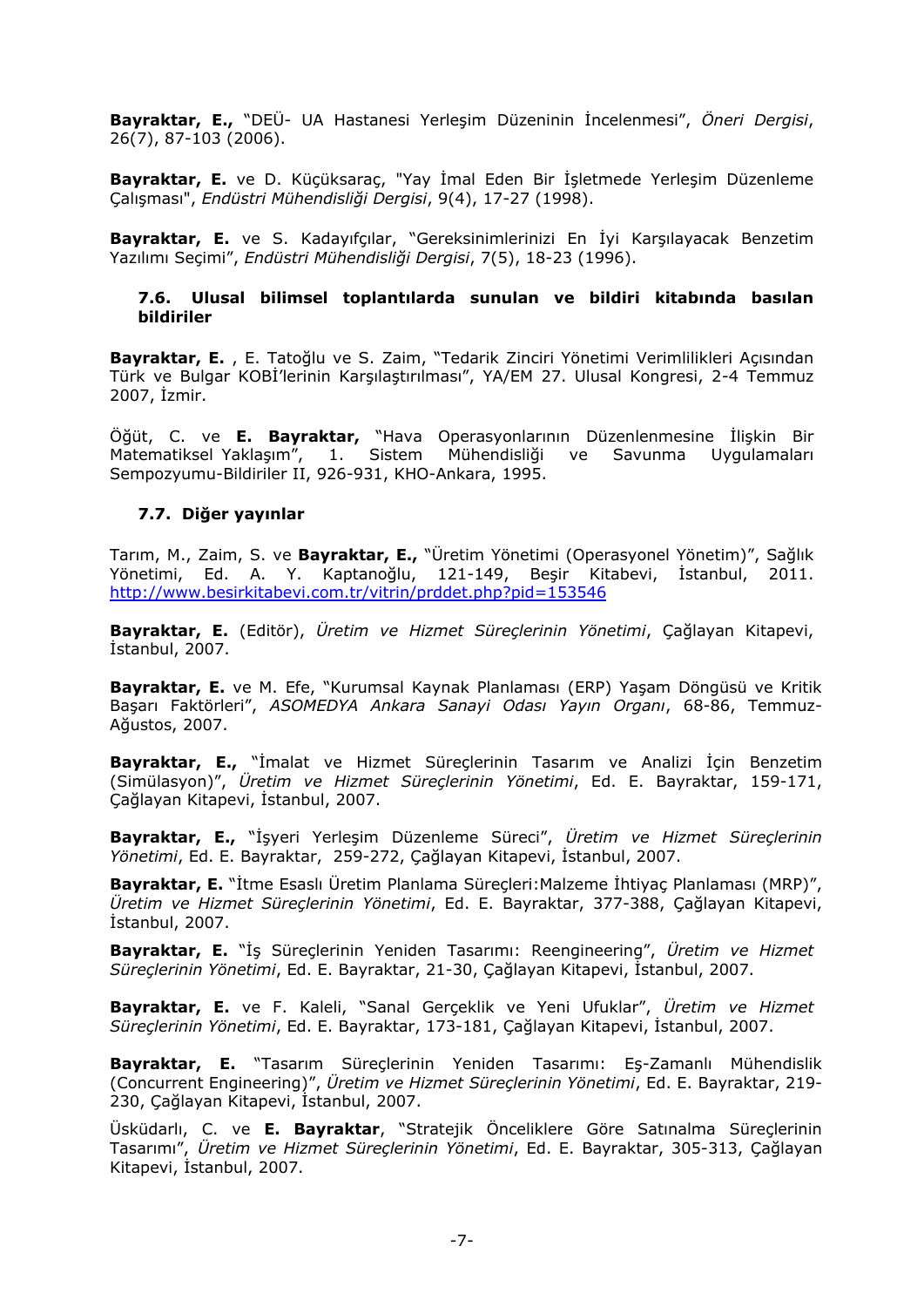**Bayraktar, E**. "İtme Esaslı Üretim Planlama Süreçleri:Malzeme İhtiyaç Planlaması (MRP)", *Üretim ve Hizmet Süreçlerinin Yönetimi*, Ed. E. Bayraktar, 377-388, Çağlayan Kitapevi, İstanbul, 2007.

**Bayraktar,E.,** "MRP ile Yola Çıkarken…", *Makina-Magazin,* 22, 78-82 (1998).

**Bayraktar, E.** ve D. Küçüksaraç, "Olgun Çelik A.Ş.'de Yerleşim Düzenleme Çalışması", *Makine-Magazin*, 18, 54-62 (1997).

**Bayraktar, E.,** " İmalat Süreçlerinde Reengineering: Eş-Zamanlı Mühendislik (Concurrent Engineering)", *Makina-Magazin,* 14, 70-76 (1997).

**Bayraktar, E.,** "Karmaşık Endüstriyel Sistemlerin Tasarım ve Analizi İçin Simulasyon ", *Makina-Magazin,* 9, 54-63 (1997).

**Bayraktar, E.,** " Lay*OPT* İle Fabrika Yerleşim Düzenlerinin Hazırlanması ve Bir Uygulama", *Makina-Magazin,* 8, 72-77 (1996).

**Bayraktar, E.** ve Ö. Güneri, "İddialı Bir Yönetim/Mühendislik Yaklaşımı: Yeniden Süreçleme", *Makina-Magazin*, 5, 68-731 (1996).

**Bayraktar, E.,** "Mühendisler İçin Yeni Bir Araç: Sanal Gerçeklik", *Makina-Magazin*, 1, 56- 59 (1996).

**7.8. Uluslararası atıflar** (15 Mart 2017 tarihi itibariyle)

Web of Science: 232 (h-index: 7) Google Scholar: 1072 (h-index: 11)

#### **8. Projeler :**

Çalışma ve Sosyal Güvenlik Bakanlığı, Yabancıların Çalışma İzinlerine Ait Süreçlerin İncelenmesi, *Komisyon Başkanı*, 2009.

ÇİTOSAN A.Ş. İş Değerleme Çalışması, Dokuz Eylül Üniversitesi Araştırma Projesi, *Analist*, 1985.

*Etibank Perlit Tesisleri Eskişehir, Baca Katı artık miktarının ölçülmesi*, Dokuz Eylül Üniversitesi Araştırma Projesi, *Analist*,1986.

*Önemli Amerikan oto üreticisi firmalar için geliştirilen Robotlu iş merkezi tasarım simülasyonları (RobCad ve AutoMod ile) ve prodüktivite iyileştirme projeleri (SLAMSYSTEMS ve AutoMod ile*), Production Modeling Corp., Dearborn, MI., *Proje Danışmanı-Yürütücüsü*, 1993-1994.

*İşyeri düzenleme ve iyileştirme konusunda çalışan LayOPT ticari programının geliştirilmesi*, Production Modeling Corp., Dearborn, MI., *Proje Danışmanı*, 1993-1994.

*Oto Yan Sanayiinde Çalışan Bir Firmanın Satın Alma Süreçlerinin Yeniden Tasarımı*, Danışmanlık Projesi, *Proje Yöneticisi*, 1996.

*Türk Yüksek Eğitim Kurumlarında Toplam Kalite Yönetimi (TKY) Uygulamalarının Değerlendirilmesi ve Ölçmeye Yönelik Bir Enstrüman Geliştirilmesi*, Araştırma Projesi, *Proje Yöneticisi*, 2001 – 2007.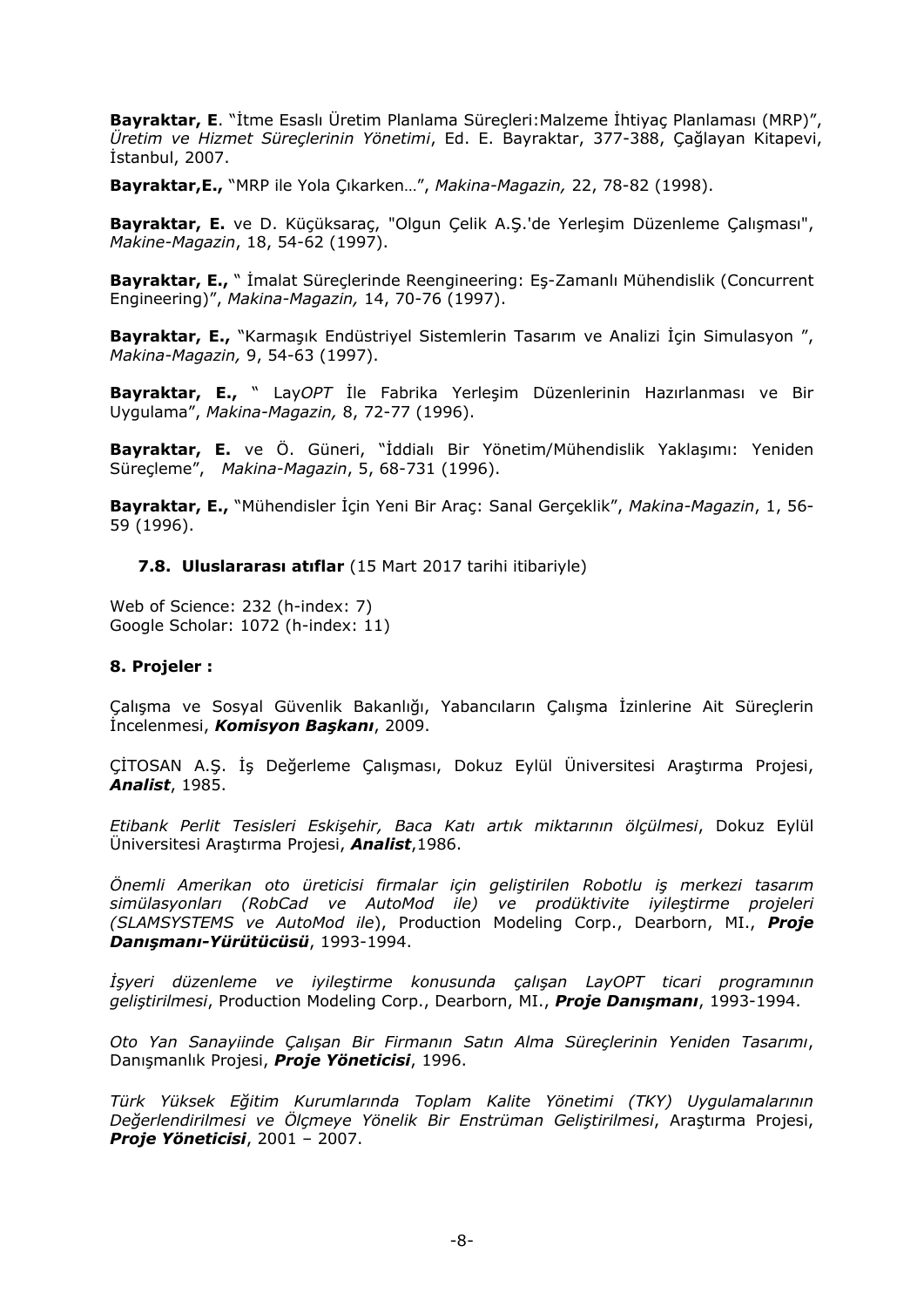*İmalat Sanayinde Türkiye ve İngiltere'de Faaliyet Gösteren KOBİ'lerin Tedarik Zinciri Yönetimi ile Bilişim Sistemleri Uygulamalarının ve Potansiyellerinin İncelenmesi*, Bahçeşehir Üniversitesi ile University of Sheffield, İngiltere, (Dr. S.C.L. Koh ve Dr. M. Demirbağ) arasındaki ortak proje, Araştırma Projesi, *Proje Yöneticisi* (Türkiye ayağı),  $2005 - 2007$ .

## **9. İdari Görevler :**

| Dekan Yardımcısı                  | Beykent Üniversitesi, İktisadi İdari<br>Bilimler Fakültesi                            | 1997-2002 |
|-----------------------------------|---------------------------------------------------------------------------------------|-----------|
| Bölüm Başkanı                     | Beykent Üniversitesi, İşletme Bölümü                                                  | 1999-2000 |
| Bölüm Başkanı                     | Beykent Üniversitesi, Yönetim Bilişim<br>Sistemleri Bölümü                            | 2000-2004 |
| Fen Bilimleri<br>Enstitüsü Müdürü | Bahçeşehir Üniversitesi                                                               | 3-9/2005  |
| Program<br>Koordinatörü           | Bahçeşehir Üniversitesi, Lojistik ve<br>Tedarik Zinciri Y.Lisans Programı             | 2005-2006 |
| Program<br>Koordinatörü           | Bahçeşehir Üniversitesi, İşletme Y.Lisans<br>Yönetim-Bilişim Sistemleri Uzm. Programı | 2005-2012 |
| Dekan Yardımcısı                  | Bahçeşehir Üniversitesi, Mühendislik<br>Fakültesi                                     | 2008-2009 |
| Program<br>Koordinatörü           | Bahçeşehir Üniversitesi,<br>Mühendislik Yönetimi Y.Lisans Programı                    | 2009-2011 |
| Program<br>Koordinatörü           | Bahçeşehir Üniversitesi, Lojistik ve<br>Tedarik Zinciri Y.Lisans Programı             | $2011 -$  |
| Program<br>Koordinatörü           | Bahçeşehir Üniversitesi,<br>Endüstri Mühendisliği Doktora Programı                    | $2012 -$  |
| Bölüm<br>Başkanı                  | Bahçeşehir Üniversitesi, Mühendislik Fakültesi<br>Endüstri Mühendisliği Bölümü        | 2011-2015 |

## **10. Bilimsel Kuruluşlara Üyelikler :**

Decision Sciences Institute Academy of Management Yöneylem Araştırması Derneği

# **11. Ödüller :**

Dokuz Eylül Üniversitesi, Mühendislik Fakültesi Birincisi, Temmuz, 1985

MEB, 1416 Sayılı yasaya göre Lisansüstü Eğitim Bursu, 1989-1993.

Üstün Akademik Başarı ödülü, The University of Iowa, Mayıs 1993.